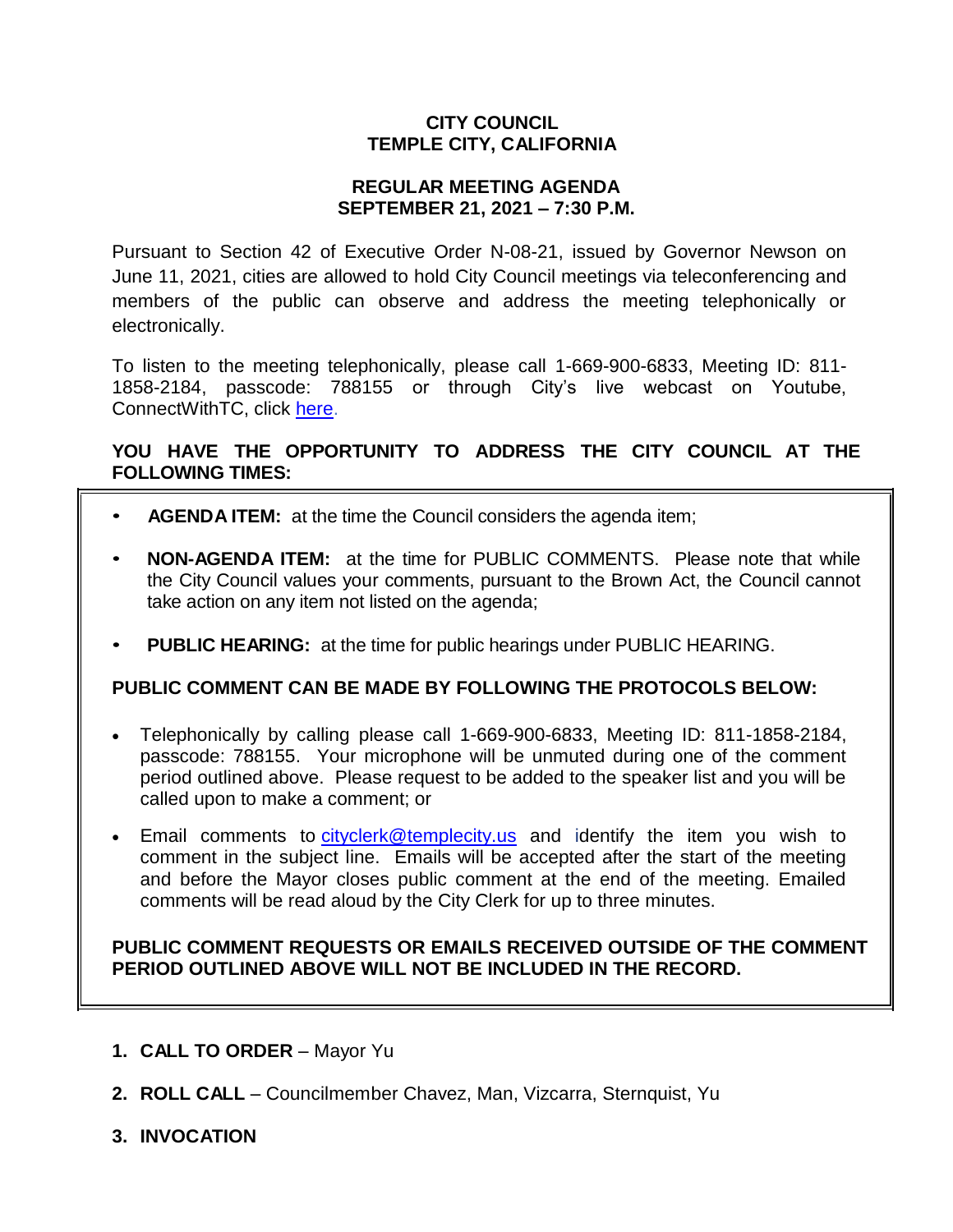City Council Agenda September 21, 2021 Page 2 of 7

# **4. PLEDGE OF ALLEGIANCE**

# **5. CEREMONIAL MATTERS – PRESENTATIONS**

A. RETIREMENT RECOGNITION – PASTOR JIM WALDEN

# **6. PUBLIC COMMENTS ON ITEMS NOT LISTED ON THE AGENDA**

The City Council will now hear public comments regarding items **not listed** on the agenda. The procedure to address the City Council is highlighted on the first page of this agenda. This section is limited to 30 minutes total.

## **7. CONSENT CALENDAR**

All Consent Calendar items may be approved in a single motion as recommended unless removed for further discussion. If members of the City Council or persons in the audience wish to discuss any matters listed on the Consent Calendar, please address them at this time.

Recommendation: Approve Items A through H per recommendations.

#### A. APPROVAL OF MINUTES

The City Council is requested to review and approve:

- 1. The Minutes of the Special [City Council Meeting of September 7, 2021;](https://www.ci.temple-city.ca.us/DocumentCenter/View/16761/7A1_CCM---2021-09-07-Special) and
- 2. [The Minutes of the Regular City Council Meeting of September 7, 2021.](https://www.ci.temple-city.ca.us/DocumentCenter/View/16762/7A2_CCM---2021-09-07)

Recommendation: Approve.

[B. APPROVAL OF CONSULTANT SERVICES AGREEMENT WITH JOHN L.](https://www.ci.temple-city.ca.us/DocumentCenter/View/16763/7B_NPDES_Staff-Report_JLHA_edited-9821_w-attachments)  [HUNTER & ASSOCIATES, INC. TO PROVIDE NATIONAL POLLUTANT](https://www.ci.temple-city.ca.us/DocumentCenter/View/16763/7B_NPDES_Staff-Report_JLHA_edited-9821_w-attachments)  [DISCHARGE ELIMINATION SYSTEM \(NPDES\) PROGRAM MANAGEMENT](https://www.ci.temple-city.ca.us/DocumentCenter/View/16763/7B_NPDES_Staff-Report_JLHA_edited-9821_w-attachments)  [SUPPORT SERVICES](https://www.ci.temple-city.ca.us/DocumentCenter/View/16763/7B_NPDES_Staff-Report_JLHA_edited-9821_w-attachments)

City Council is requested to approve the consultant services agreement with John L. Hunter & Associates, Inc. to provide NPDES support to the City.

Recommendation:

- 1. Approve a Consultant Services Agreement with John L. Hunter and Associates (Attachment "A"); and
- 2. Authorize the City Manager to execute the Consultant Services Agreement in an amount not to exceed \$59,960, annually.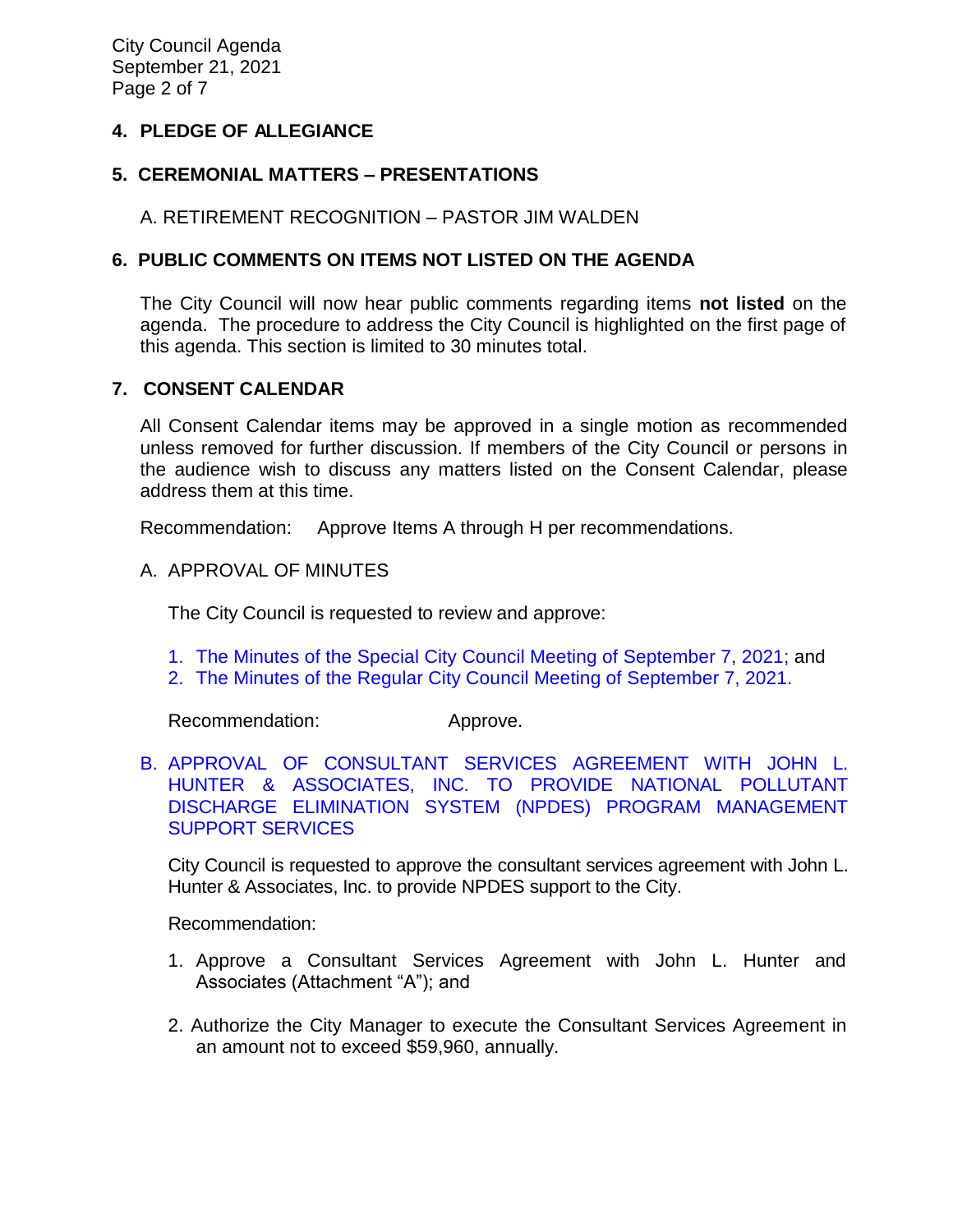### C. [FINAL SUBDIVISION MAP APPROVAL FOR PARCEL MAP NO. 82644, A FLAG](https://www.ci.temple-city.ca.us/DocumentCenter/View/16764/7C_Final-Subdivision-Map-Approval-5718-Temple-City_V1-Staff-Report_w-attachment)  [LOT SUBDIVISION AT 5718 TEMPLE CITY BOULEVARD](https://www.ci.temple-city.ca.us/DocumentCenter/View/16764/7C_Final-Subdivision-Map-Approval-5718-Temple-City_V1-Staff-Report_w-attachment)

City Council is requested to approve the final map which would allow the property owner to record the map and to start the construction of the four condominium units. Recommendation:

- 1. Review and approve the final subdivision map for Parcel Map No. 82644 (Attachment "A"); and
- 2. Authorize the City Clerk to certify Parcel Map No. 82644.

# D. [FINAL SUBDIVISION MAP APPROVAL FOR PARCEL MAP NO. 82809, A FLAG](https://www.ci.temple-city.ca.us/DocumentCenter/View/16771/7D_Final-Subdivision-Map-Approval-4838-Heleo-Ave_Staff-Report)  [LOT SUBDIVISION AT 4838 HELEO AVENUE](https://www.ci.temple-city.ca.us/DocumentCenter/View/16771/7D_Final-Subdivision-Map-Approval-4838-Heleo-Ave_Staff-Report)

City Council is requested to approve the final map which would allow the property owner to record the map and to start the construction of a single-family residence on the rear lot.

Recommendation:

- 1. Review and approve the final subdivision map for Parcel Map No. 82809 (Attachment "A"); and
- 2. Authorize the City Clerk to certify Parcel Map No. 82809.

## E. [FINAL SUBDIVISION MAP APPROVAL FOR PARCEL MAP NO. 82026, A FLAG](https://www.ci.temple-city.ca.us/DocumentCenter/View/16765/7D_Final-Map-82026---8630-Hermosa-Drive_Staff-Report-sr-edits_v1-w-attachment)  [LOT SUBDIVISION AT 8630 HERMOSA DRIVE](https://www.ci.temple-city.ca.us/DocumentCenter/View/16765/7D_Final-Map-82026---8630-Hermosa-Drive_Staff-Report-sr-edits_v1-w-attachment)

City Council is requested to approve the final map which would allow the property owner to record the map and to start the construction of a single-family residence on the front lot.

Recommendation:

- 1. Review and approve the final subdivision map for Parcel Map No. 82026 (Attachment "A"); and
- 2. Authorize the City Clerk to certify Parcel Map No. 82026.

#### F. [VISA CARD](https://www.ci.temple-city.ca.us/DocumentCenter/View/16766/7E_Visa-Card-Repot-9-21-21) REPORT

The City Council is requested to receive and file the Visa Card Report.

Recommendation: Receive and file.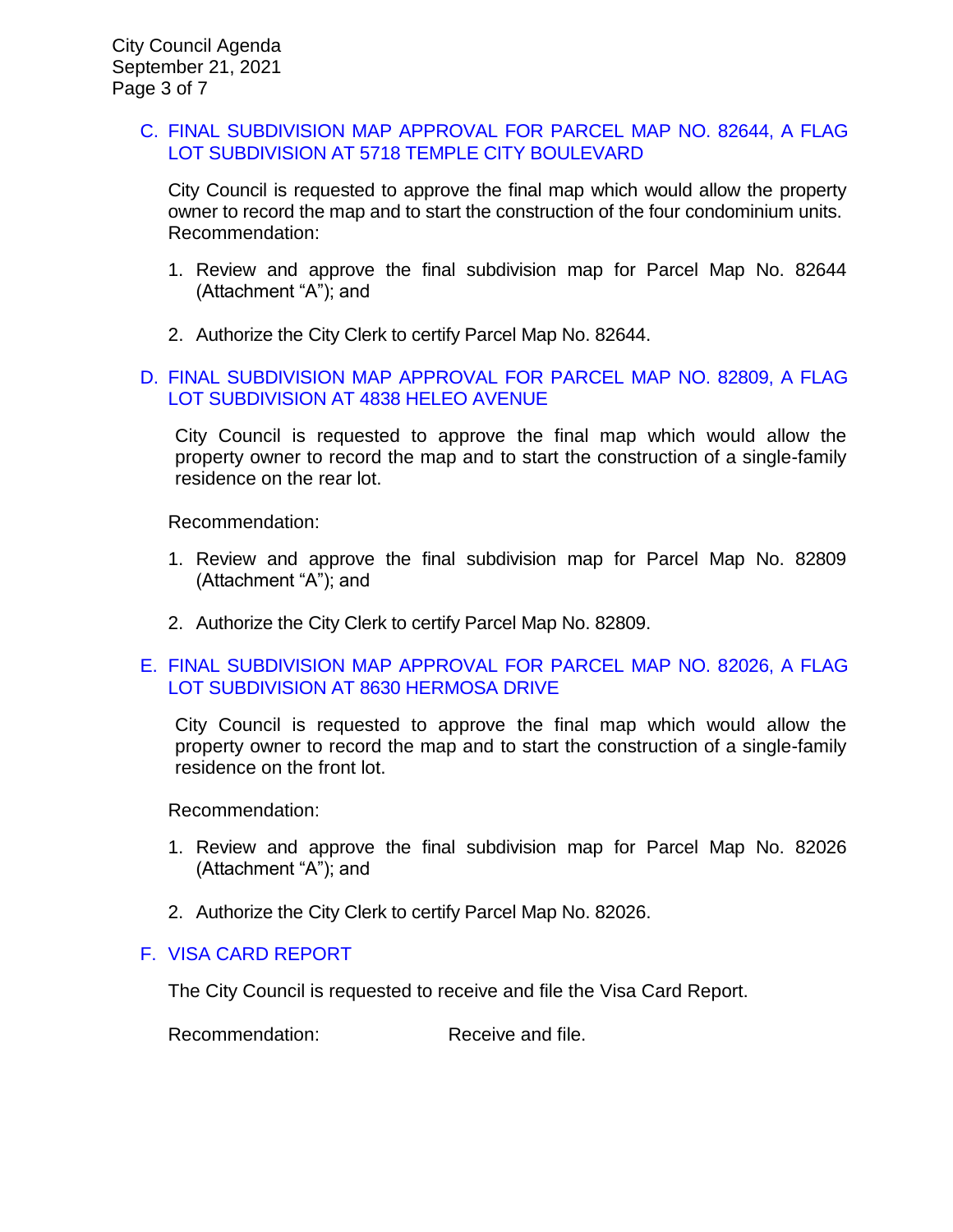### G. [ADOPTION OF RESOLUTION NO. 21-5556](https://www.ci.temple-city.ca.us/DocumentCenter/View/16779/7G_Reso-No-21-5556-092121---Warrants--Demands-FY-2020-2021) APPROVING PAYMENT OF BILLS [FOR FISCAL YEAR 2020-21](https://www.ci.temple-city.ca.us/DocumentCenter/View/16779/7G_Reso-No-21-5556-092121---Warrants--Demands-FY-2020-2021)

The City Council is requested to adopt Resolution No. 21-5556 authorizing the payment of bills.

Recommendation: Adopt Resolution No. 21-5556.

### H. [ADOPTION OF RESOLUTION NO. 21-5557](https://www.ci.temple-city.ca.us/DocumentCenter/View/16780/7H_Reso-No-21-5557-092121---Warrants--Demands-FY-2021-2022) APPROVING PAYMENT OF BILLS [FOR FISCAL YEAR 2021-22](https://www.ci.temple-city.ca.us/DocumentCenter/View/16780/7H_Reso-No-21-5557-092121---Warrants--Demands-FY-2021-2022)

The City Council is requested to adopt Resolution No. 21-5557 authorizing the payment of bills.

Recommendation: Adopt Resolution No. 21-5557.

### **8. PUBLIC HEARING** – None

### **9. UNFINISHED BUSINESS** – None

#### **10. NEW BUSINESS**

# A. ADOPTION [OF RESOLUTIONS CALLING FOR THE MARCH 8, 2022 GENERAL](https://www.ci.temple-city.ca.us/DocumentCenter/View/16769/10A_Election_Staff-Report_Resolutions-and-Service-Agreements_v4-CM-comments-2021-09-13_w-all-attachments)  [MUNICIPAL ELECTION AND REGULATIONS AND APPROVAL OF ELECTION](https://www.ci.temple-city.ca.us/DocumentCenter/View/16769/10A_Election_Staff-Report_Resolutions-and-Service-Agreements_v4-CM-comments-2021-09-13_w-all-attachments)  [RELATED SERVICES](https://www.ci.temple-city.ca.us/DocumentCenter/View/16769/10A_Election_Staff-Report_Resolutions-and-Service-Agreements_v4-CM-comments-2021-09-13_w-all-attachments)

The City Council is requested to adopt the resolutions calling for the 2022 General Municipal Election and direct staff to conduct a standalone election by approving agreements for election related support services or direct staff to work with the County to provide full election services.

Presenter: City Clerk

Recommendation:

- 1. Adopt Resolution No. 21-5553 calling the Election for March 8, 2022; and
- 2. Adopt Resolution No. 21-5554 requesting election-related services from Los Angeles County (County); and
- 3. Adopt Resolution No. 21-5555 establishing candidate statement regulations for candidates pertaining to statement of qualifications submitted to the voters;
- 4. Direct staff to conduct a standalone "traditional model" general municipal election and approve the following Professional Services Agreement to provide election support services:
	- A. Los Angeles County Registrar Recorder/County Clerk to provide election related services for the term October 1, 2020 to May 1, 2022;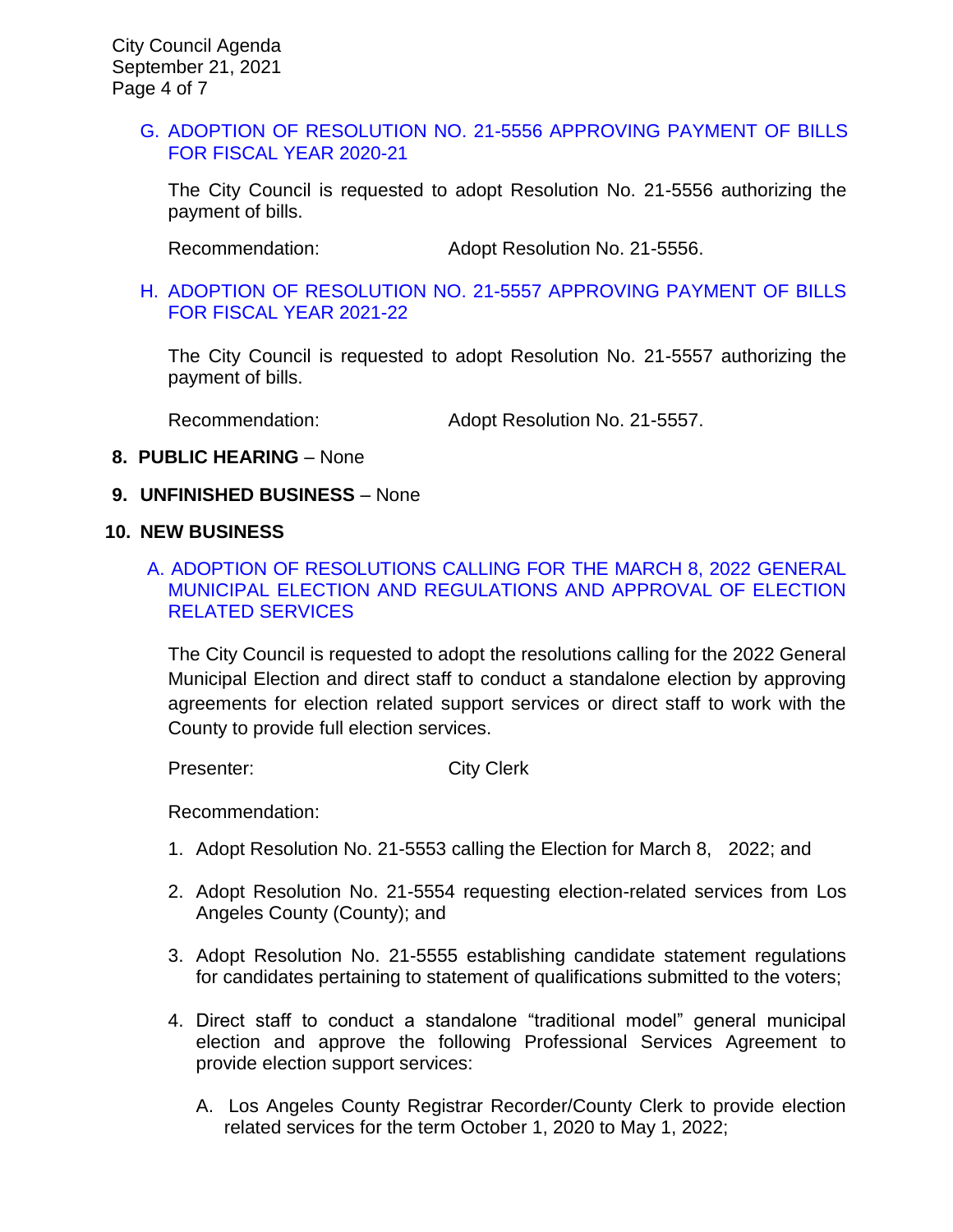- B. Hart Interactive for ballot design, tabulation software, equipment, and associated services in an amount of \$55,000.00 for the term October 1, 2021 to May 1, 2022;
- C. ProVote Solutions for ballot production, print and mail services in an amount of \$70,000.00 for the term October 2021 to October 2022;
- 5. Appropriate an additional amount of \$69,280 to the election budget for a total of \$221,100.

## [B. MEMORANDUM OF AGREEMENT BETWEEN THE SAN GABRIEL VALLEY](https://www.ci.temple-city.ca.us/DocumentCenter/View/16770/10B_Food-Recovery-Program-Staff-Report-w-attachments)  [COUNCIL OF GOVERNMENTS AND THE CITY OF TEMPLE CITY FOR](https://www.ci.temple-city.ca.us/DocumentCenter/View/16770/10B_Food-Recovery-Program-Staff-Report-w-attachments)  [PARTICIPATION IN THE SAN GABRIEL VALLEY REGIONAL FOOD](https://www.ci.temple-city.ca.us/DocumentCenter/View/16770/10B_Food-Recovery-Program-Staff-Report-w-attachments)  [RECOVERY PROGRAM](https://www.ci.temple-city.ca.us/DocumentCenter/View/16770/10B_Food-Recovery-Program-Staff-Report-w-attachments)

Senate Bill (SB) 1383 implemented statewide targets to reduce the disposal of organic waste and increase the recovery of edible food for human consumption. City Council is requested to consider City's participation in the San Gabriel Valley Regional Food Recovery Program with the San Gabriel Valley Council of Government.

Presenter: City Manager and Management Analyst

Recommendation: The City Council is requested to sign and execute the Memorandum of Agreement with the San Gabriel Valley Council of Government for participation in the San Gabriel Valley Regional Food Recovery Program.

## **11. UPDATE FROM CITY MANAGER**

## **12. UPDATE FROM CITY ATTORNEY**

# **13. COUNCIL REPORTS REGARDING AD HOC OR STANDING COMMITTEE MEETINGS**

- A. SCHOOL DISTRICT/CITY STANDING COMMITTEE (Councilmember Man and Councilmember Chavez) – Formed 1/3/2012
- B. LAS TUNAS DOWNTOWN REVITALIZATION STANDING COMMITTEE (Councilmember Chavez and Mayor Yu) – Formed 2/18/2014
- C. FUTURE DEVELOPMENT OF CITY PROPERTIES STANDING COMMITTEE (Mayor Yu and Councilmember Man) – Formed 2/18/2014
- D. AUDIT STANDING COMMITTEE (Councilmember Chavez and Mayor Yu) – Formed 7/15/2014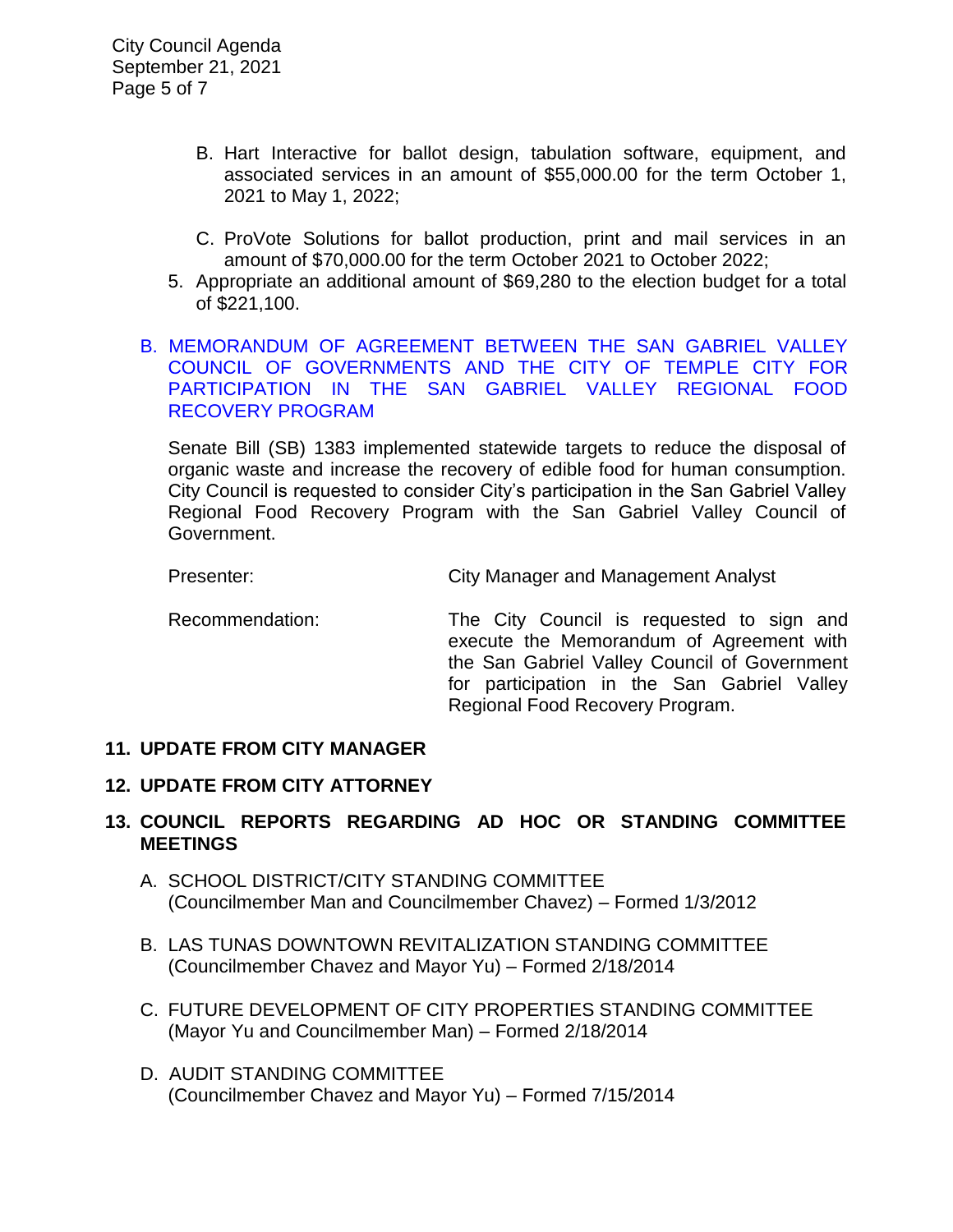City Council Agenda September 21, 2021 Page 6 of 7

- E. FACILITIES, PUBLIC WORKS, AND INFRASTRUCTURE STANDING **COMMITTEE** (Mayor Yu and Councilmember Man) – Formed 4/4/2017
- F. PRIMROSE PARK ART ELEMENT AD HOC (Councilmember Vizcarra and Mayor Yu) – Formed 5/19/20
- G. CITY BASED HOMELESS PLAN STANDING COMMITTEE (Councilmember Vizcarra and Mayor Pro Tem Sternquist) – Formed 3/16/21

# **14. COUNCIL ITEMS SEPARATE FROM THE CITY MANAGER'S REGULAR AGENDA**

- A. COUNCILMEMBER VIZCARRA
- B. COUNCILMEMBER CHAVEZ
- C. COUNCILMEMBER MAN
- D. MAYOR PRO TEM STERNQUIST
- E. MAYOR YU

# **15. ADDITIONAL PUBLIC COMMENTS ON ITEMS NOT LISTED ON THE AGENDA**

The City Council will now hear additional public comments regarding items not listed on the agenda. The procedure to address the City Council is highlighted on the first page of this agenda.

#### **16. ADJOURNMENT**

PLANNING COMMISSION 7:30 P.M. SEPTEMBER 28, 2021 TRANSPORTATION AND PUBLIC SAFETY 7:30 P.M. SEPTEMBER 29, 2021 **COMMISSION** CITY COUNCIL 7:30 P.M. OCOTBER 5, 2021 PARKS & RECREATION COMMISSION 7:30 P.M. OCTOBER 20, 2021

In compliance with the Americans with Disabilities Act, if you need special assistance to participate in this meeting, please contact the City Clerk at (626) 285-2171. Notification 72 hours prior to the meeting will enable the City to make reasonable arrangements to ensure accessibility to this meeting.

Notice: Staff reports or other written documentation relating to each item of business of this Agenda are available for viewing on the City's website a[t](about:blank) [www.templecity.us](about:blank) and are on file in the Office of the City Clerk located at City Hall, 9701 Las Tunas Drive, Temple City, California, and available for review during regular office